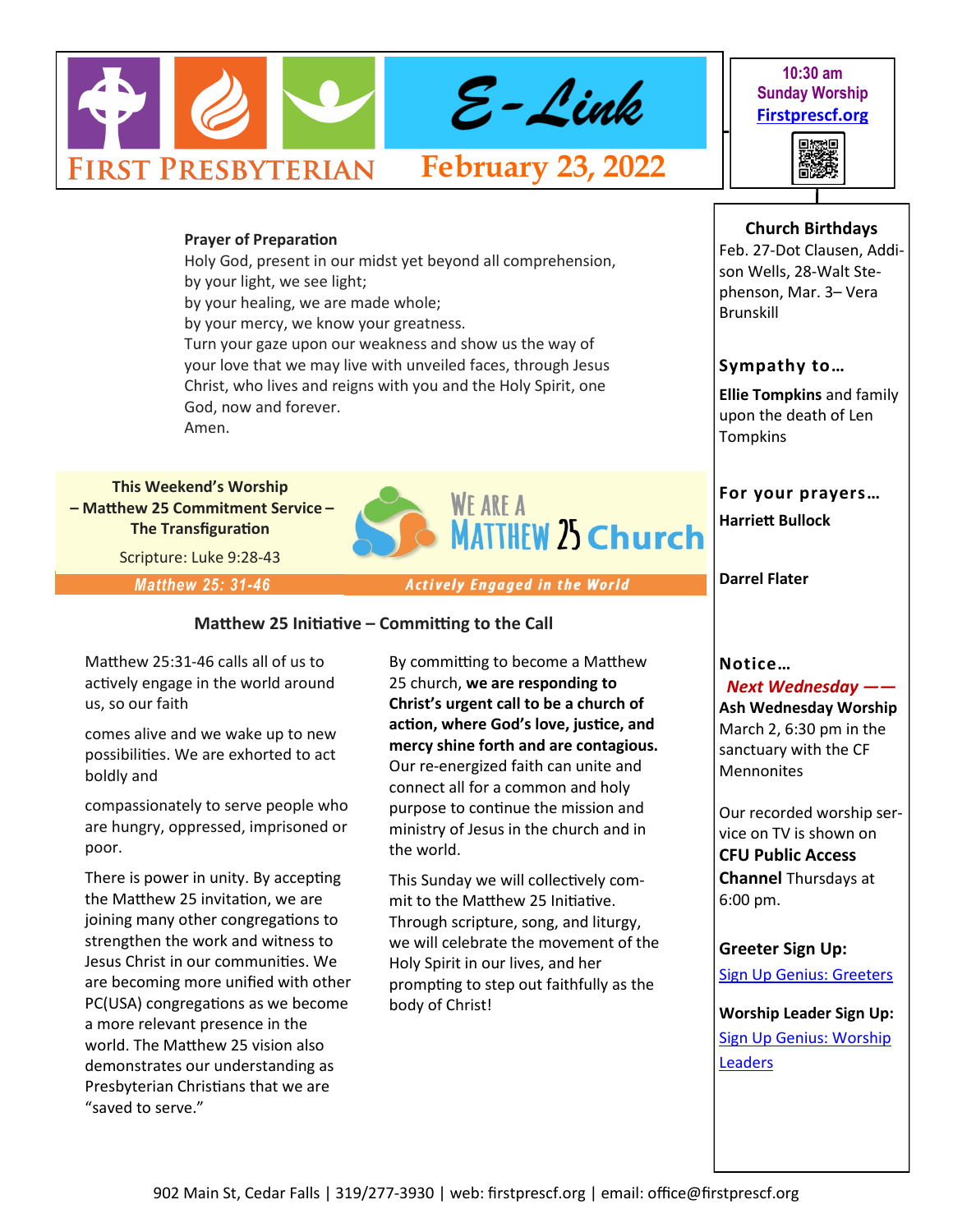# **Thanks for serving last week:**

**Worship Leaders:** *Working for Justice: Breaking Bias Group -* Jean Boller, Brad Braley, Margaret Clark, Dot Clausen, Carol Dotseth, Katheryn East, Hope Goering, Kay Leeper, Mark & Jill Mortenson, Ned Ratekin, Carolyn Stephenson, Jan Thedens, Dianne VanGorp

**Videographer:** Gary Clark **Computer Operator:** Neal Leeper **Audio Archive :** Eric Braley

#### **Ash Wednesday Worship**

Join us on **next Wednesday**, March 2, 6:30 pm in the sanctuary. We will reflect on Ash Wednesday in a joint service with the Cedar Falls Mennonites. Holy Communion will be celebrated.

**Member Anniversaries** Jan Reimer & Cyd Grafft: 3.28.82– 40 years

# **These Days Devotionals**

The spring quarter of These Days are available in the narthex.

# **This week's schedule (Zoom and on-site) Wednesday, February 23**

10:00 am Working for Justice, Zoom

#### **Sunday, February 27**

10:30 am Worship, sanctuary -SHINE breakout sessions

# **Wednesday, March 2**

10:00 am Working for Justice, Zoom

6:30 pm **Ash Wednesday Worship, sanctuary**

# **Thursday, March 3**

1:00 pm Esther Circle, Zoom

# Sunday, February 27th TRANSFICURATION OF JESUS

Children and Youth are invited to join us for friends, fun and faith as we explore Jesus' mountaintop experience. We will gather immediately following the Children's Chat in worship.

# **Summer Camp at Lakeshore Center**

Lakeshore is firmly rooted in our belief that God's love is infinite, joyful, and free to ALL. Everyone is welcomed, loved, and valued at Lakeshore. Our primary goal at summer camp is to share this love with every single camper and help them to grow—physically, emotionally, and spiritually—into the unique people our loving God has created them to be. (And have fun while we're at it!) Children and Youth can learn more here: **[Summer Camp](https://www.lakeshorecenteratokoboji.org/summer-camp.html)  [at Lakeshore Center](https://www.lakeshorecenteratokoboji.org/summer-camp.html)**

# **CAMPERSHIP DONATIONS ARE REQUESTED, NEEDED AND PRAYED FOR!!**

We are anticipating 5-6 campers attending or more!

*We are asking for YOUR DONATIONS to help send our kids to camp! Make checks payable to our church with "camp" on the memo.*